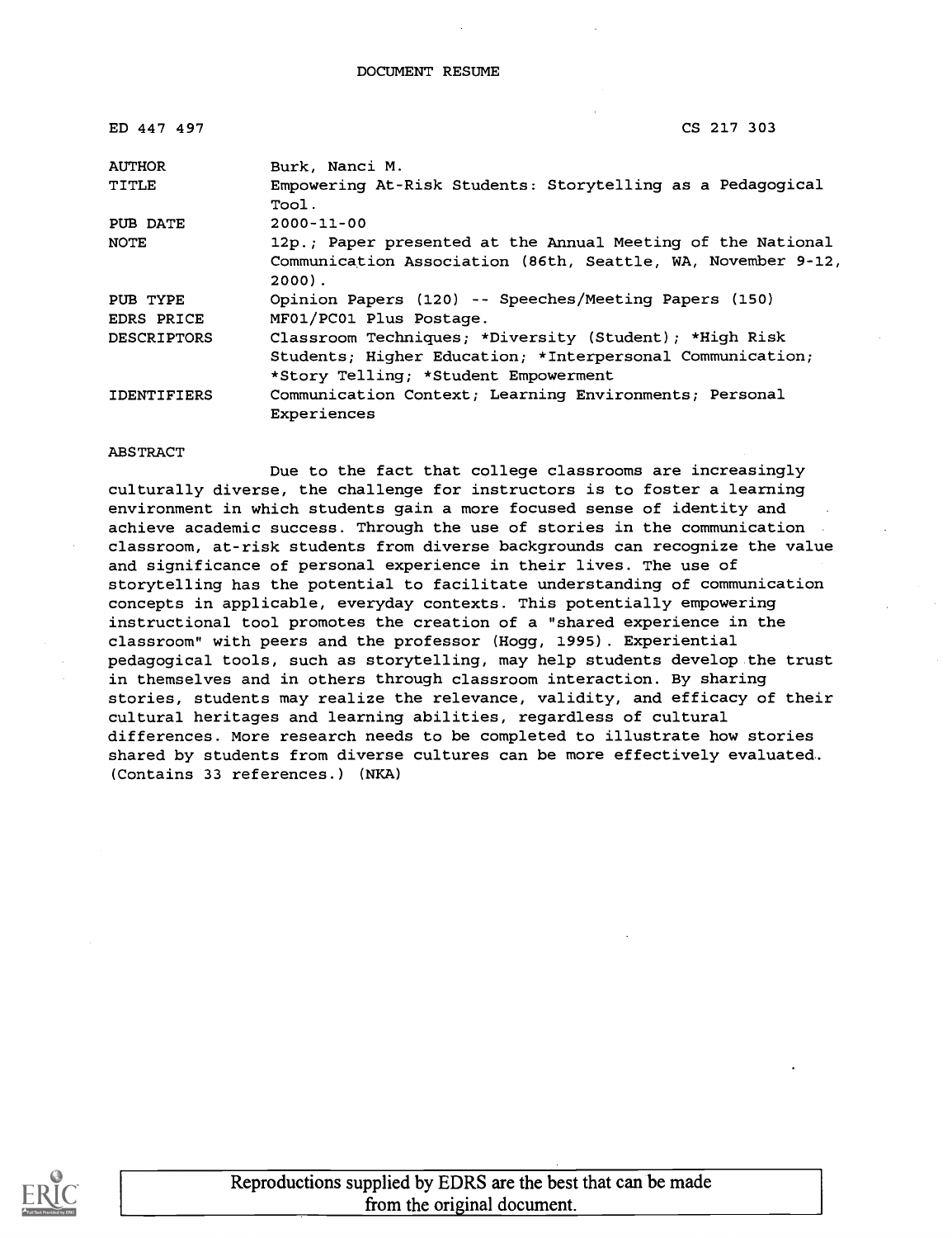#### Running Head: AT-RISK STORYTELLING

Empowering At-Risk Students: Storytelling as a Pedagogical Tool

Nanci M. Burk

Glendale Community College

Glendale, Arizona

623.845.3705

- U.S. DEPARTMENT OF EDUCATION Office of Educational Research and Improvement
- EDUCATIONAL RESOURCES INFORMATION CENTER (ERIC) This document has been reproduced as received from the person or organization originating it.
- Minor changes have been made to O M improve reproduction quality.

 $\ddot{\phantom{a}}$ 

**F** Points of view or opinions stated in this<br>document do not necessarily represent<br>official OERI position or policy.

 $\ddot{\phantom{a}}$ 

PERMISSION TO REPRODUCE AND DISSEMINATE THIS MATERIAL HAS BEEN GRANTED BY

Bur

TO THE EDUCATIONAL RESOURCES INFORMATION CENTER (ERIC)

1

Ä

ED 447 497

# BEST COPY AVAILABLE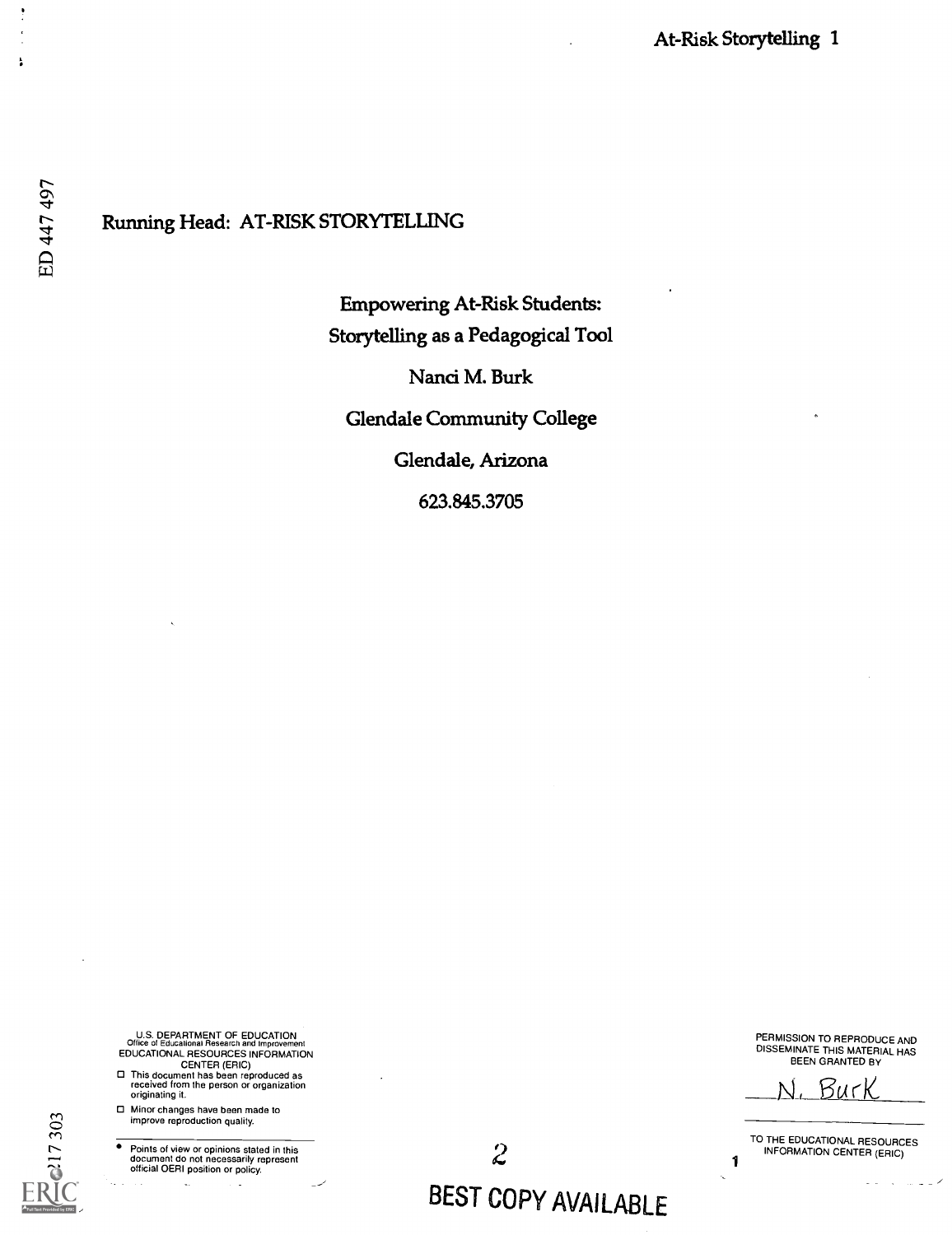## Empowering At-Risk Students: Storytelling As a Pedagogical Tool **Abstract**

Through the use of stories in the communication classroom, at-risk students, from diverse backgrounds, recognize the value and significance of personal experience in their lives. The use of storytelling has the potential to facilitate understanding of communication concepts in applicable, every day contexts. This potentially empowering instructional tool promotes the creation of a "shared experience in the classroom" with peers and with the professor (Hogg, 1995). By sharing stories, students may realize the relevance, validity, and efficacy of their cultural heritages and learning abilities, regardless of cultural differences.

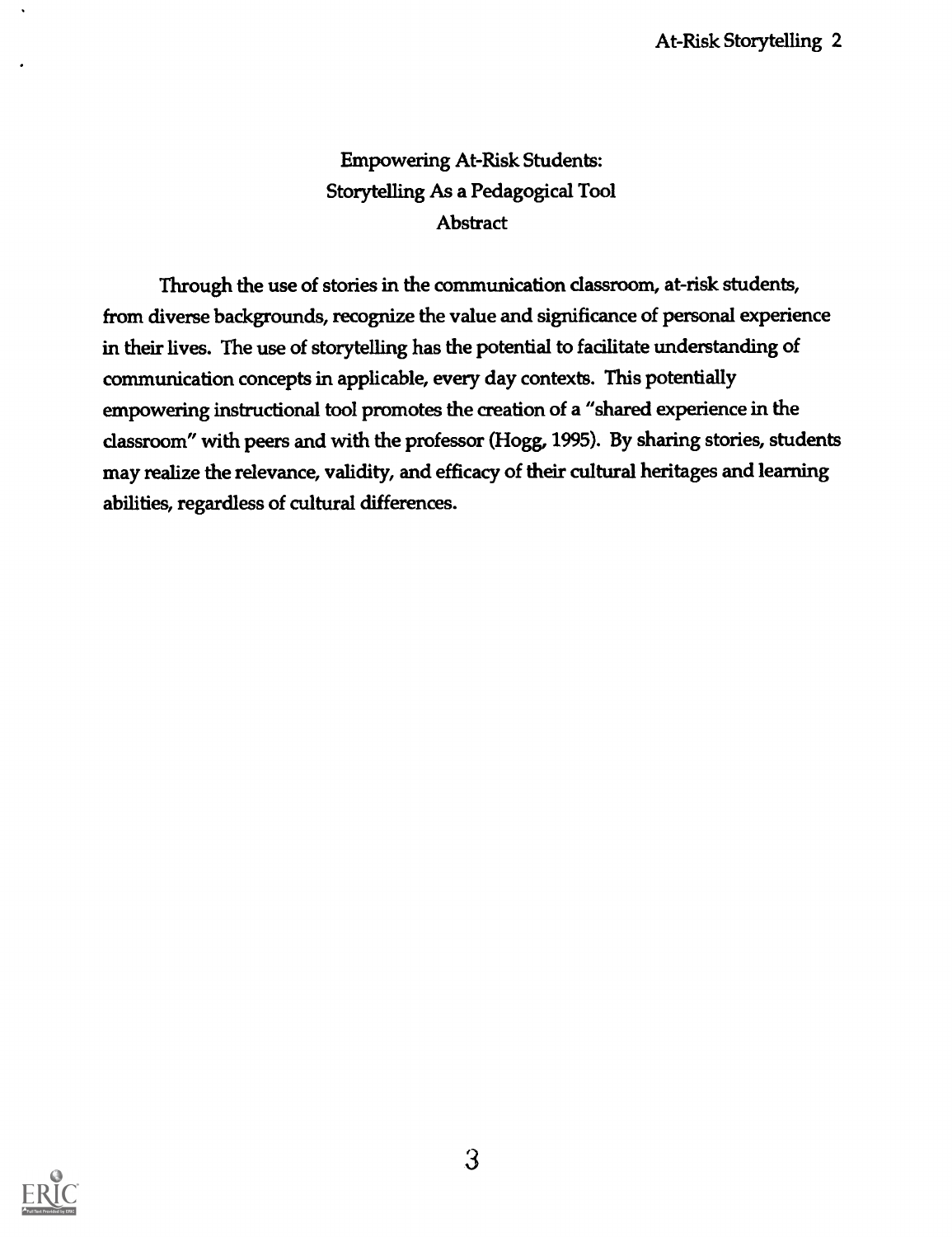College students represent a myriad of culturally diverse perspectives based on lived experiences, and cultural heritage. Due to the fact that college classrooms are increasingly culturally diverse, the challenge for instructors is to foster a learning environment in which students gain a more focused sense of identity and achieve academic success. Creating an empowering environment requires focusing on the processes of developing trust in self and others, participation, and communication in the classroom (Brunson & Vogt, 1996). At-risk students who share lived experiences in class, through storytelling assignments, can sharpen communication skills and eventually develop trust among their classmates. Storytelling is a pedagogical strategy that gives students "voice" in the classroom. "Students whose input is solicited feel a greater sense of ownership with the educational process, and this, in turn, increases student engagement in all aspects of school" (Johnson, 1991, p. 2). Student contributions can be encouraged, and a sense of ownership gained through the use of storytelling Giving students "voice" in the classroom demonstrates respect for their lived experiences and diverse cultural perspectives. Teachers who create an empowering environment in which at-risk students are given a voice to explore their self-efficacy, demonstrate cultural pride, and share lived-experiences helps to increase the possibility of students' success.

#### Student Diversity

The diverse backgrounds of college students enrich university classrooms and challenge conventional teaching strategies. In recent years, the arrival of international students to the United States has led to one of the most ethnically and culturally diverse societies in history (Dembo, 1991). There are a number of factors relevant to at-risk students' cognition that are a result of or connected to culture. One of the factors worth consideration is how culture may influence students' approach to learning (Lind, 1997).

Extensive research indicates how students from diverse cultural backgrounds benefit differently from various pedagogical techniques. Student diversity in the communication classroom is important to understand for two pedagogical reasons: "(1) cultural differences may result in differences in learning style and (2) understanding cultural differences can help us communicate more effectively with our students" (Cooper, 1995, p. 280). Clearly, university students reflect a wide diversity of cultural, age-related, and cognitive perspectives (Kasworm, 1993).

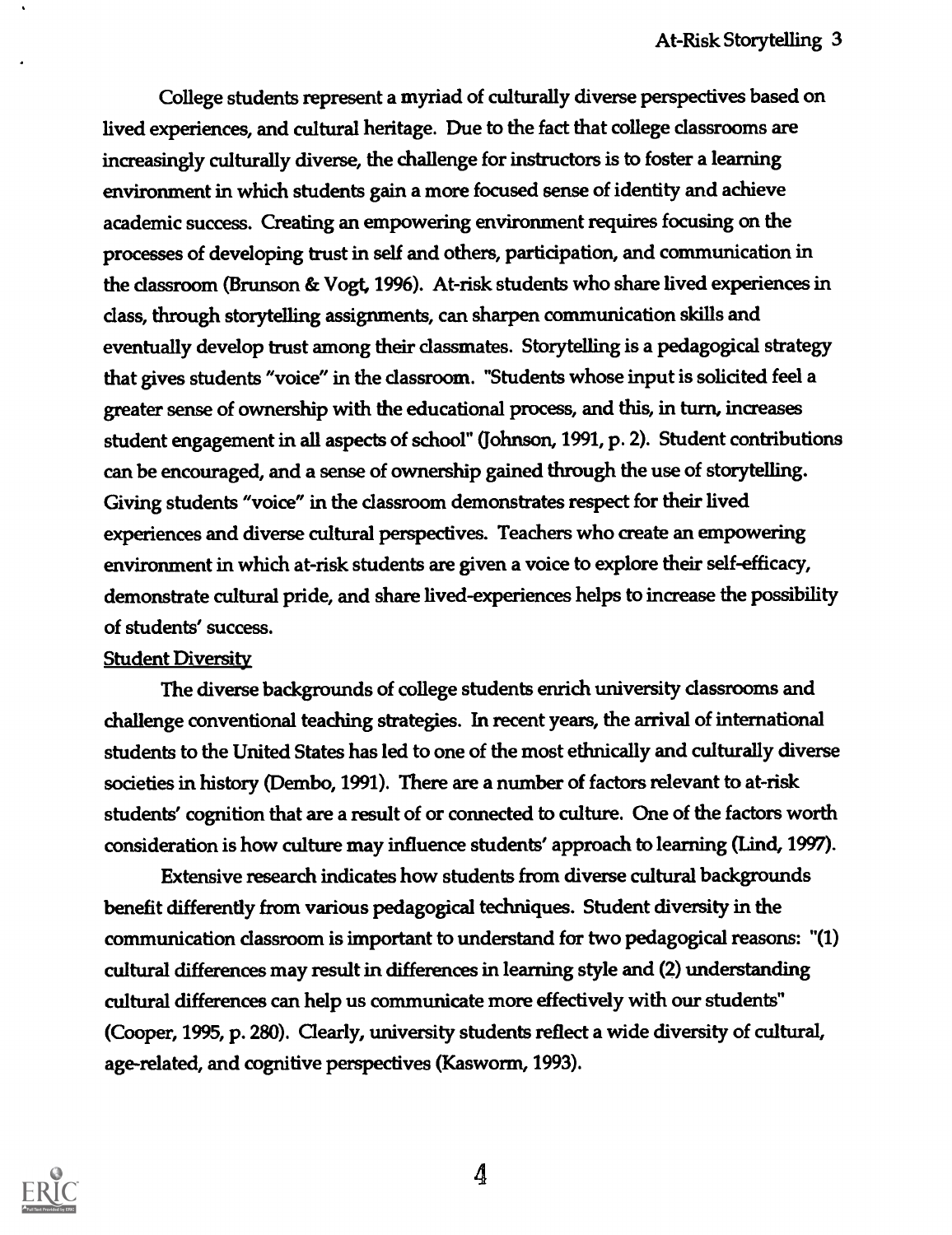Today's university students represent a myriad of backgrounds, traditions, and languages (Putnam, 1993). Humans convey a unique perspective of their world and cultural identity when they step into a university classroom (Kasworm, 1993). Through storytelling, students and instructors have the opportunity to cultivate a learning environment open to multicultural dialogues that may provide an understanding of different customs, beliefs, and viewpoints. Kasworm (1993) tells us "we need to speak to the uniqueness of every student, rather than creating ghettos of exclusion" (p. 163). Lutzker (1995) believes it is essential for students in this country to "understand that we are all 'the other' to the rest of the world" (p. 1).

"One of the pressing duties of educators is responding to the needs, not only of academically diverse students, but also of culturally heterogeneous students, in their classrooms" (Williams, 1993, p. 145). Putnam (1993) stresses the importance for consideration of "the unique needs, characteristics, and learning styles of all students in the design and delivery of instruction" (p. 11). In order to effectively combine students who have challenging academic and cultural needs in classrooms today, there is a need to create learning environments that deny isolation, rejection, and stereotyping (Putnam, 1993).

Establishing a classroom that accommodates diverse students who have varied backgrounds, interests, and preferences poses a challenging situation for teachers. Chen and Goldring (1994) suggest that schools with a "diverse student body may be more open to innovative teaching strategies and ideas" (p. 58). A variety of teaching methods increases the likelihood that students receive positive avenues for achieving success in the classroom.

#### Student Empowerment

Student empowerment is characterized by control over one's own life and allowing others to do the same. Robinson (1994) suggests that

empowerment is marked by respect for each individual in the group based not on a position of authority or the skills of each individual but on the sense that each person has a valuable contribution to make, each has a unique voice that echoes the unique experiences of the individual and joins in the voices of others in the classroom community. (p. 159) In order to create an empowering environment the student deserves to be taken into

consideration: respected and validated for her/his unique perspective and classroom

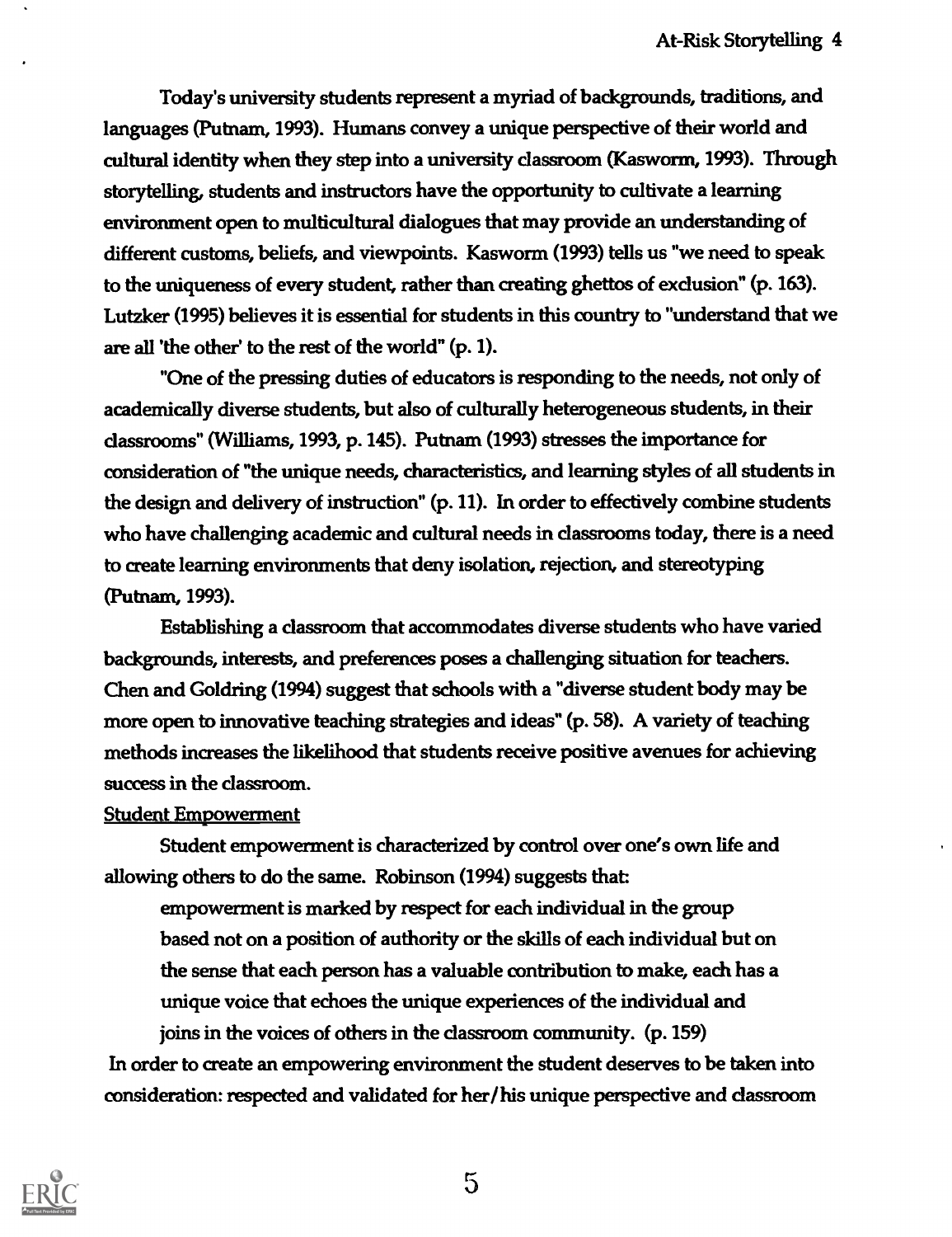participation. Each student has a cultural heritage, and lived experiences which in combination, make her or him unique. Empowered students see themselves as significant contributors to the classroom environment whose ideas and contributions are respected (Byham, Cox & Shomo, 1992). Empowered individuals gain satisfaction from success of activities to which they are involved and committed (Byham, et al, 1992). Mirman, Swartz, and Barell (1988) indicate that "having both knowledge itself and a climate in which that knowledge is used and valued is necessary to empower teachers and students" (p. 146).

Shor (1986) suggests a pedagogy of empowerment "is participatory, critical, values-oriented, multicultural, student-oriented, experiential, research-minded and interdisciplinary" (p. 418). Experiential pedagogical tools, such as storytelling, may help students develop the trust in themselves and in others through classroom interaction. Higher education is based on the beliefs of dignity and efficacy of diverse individuals within the learning environment (Kasworm, 1993). Storytelling as a Pedagogical Tool

The nature of today's diverse classrooms calls for teachers to adapt their teaching methods to provide at-risk students with multiple opportunities to succeed. Thus, a virtual repertoire of innovative teaching strategies is warranted. Elkins (1996) states "a teacher who knows only one teaching strategy is like a chef who knows only how to prepare one meal" (p. 41). One teaching method worth examining is the use of storytelling for culturally diverse student populations and students at-risk.

Considerable evidence exists regarding the validity, worth, and cultural richness of storytelling in diverse civilizations. Virtually every culture known to humans has shared some form of storytelling as a means to explore cultural ancestry, collective and individual identities, as well as to educate and entertain. "Stories are told in a society to reflect and reinforce a shared sense of values" (Spagnoli, 1995, p. 221). Anthropologists, ethnographers, folklorists, and linguists have studied oral storytelling traditions focusing on how the culture is represented by the story content. Kremer (1998) views storytelling as a means to "affirm an ancient way of being present to knowing" (1).

For many individuals, storytelling yields great insight and a deeper understanding of the world around us, a way of knowing, a search for meaning (Conquergood, 1993), and a means of reflection (Pelias, 1993). Through the use of this



 $6\overline{6}$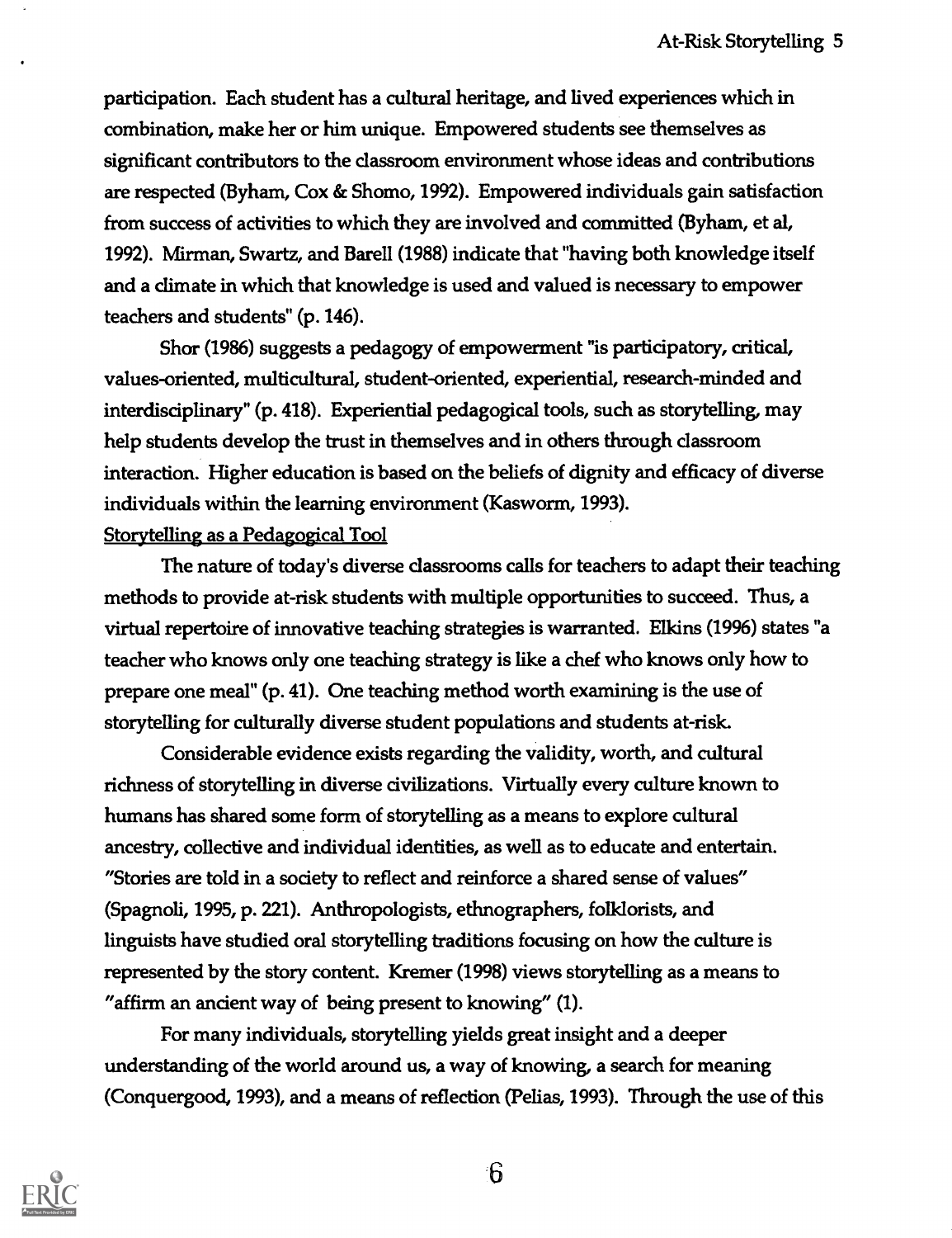teaching method, at-risk students may come to a better understanding of specific communication concepts by linking them to personal experiences through oral reflection. Oral sharing of experiences and events is a natural part of our everyday lives which helps us conceptualize our life experiences (Langellier, 1989; Stahl, 1983). Greene (1994) claims that "narratives, we have come to realize, are the means by which we gradually impart meaning to the events of our own lives" (p. 14).

By using stories to link communication concepts to lived experiences, teachers may effectively model "the importance of narrative knowing" in the context of diverse cultures (Kremer, 1998). Cooper and Stewart (1982) recommend "one of the ways in which teachers affect...acquisition of language skills is through modeling" and advise that, without interaction between students and teachers, modeling has less impact (p. 11). Using storytelling as one pedagogical method could positively influence language acquisition by exposing students to others' language use. Williams (1983) eloquently relates that "shared knowledge equals power. Energy. Strength. Story is an affirmation of our ties to one another" (p. 130).

#### **Considerations**

The primary goal of using storytelling as a pedagogical tool for at-risk students is to give students "voice" in the classroom to explore their self-efficacy, demonstrate cultural pride, and share lived-experiences. However, Lind (1997) wisely cautions that "given the diversity in the dassroom, students are affected differentially by the efforts and methods of the instructor" (p. 2).

Just as students learn to communicate based on their cultural perspectives, teachers also communicate from specific cultural perspectives, most of which are Eurocentric. McCabe (1997) acknowledges that "86.5% of teachers are white non-Hispanics according to the 1993 figures compiled by the National Center for Education Statistics" (p. 453). Monocentrism and cultural assumptions need to be checked to avoid stereotyping when evaluating students' stories. Stories from different cultures "should not be dismissed as simply 'not making sense,' as if that property were an objective, culture-free one" (McCabe, 1997, p. 462).

McCabe (1997) recognizes that "no form of analyzing narratives works equally well for all cultures" (p. 459). Although differences in storytelling styles and various cultural themes are likely to occur, this is not a valid reason to predude this pedagogical tool from being utilized. Clearly, more research needs to be completed to

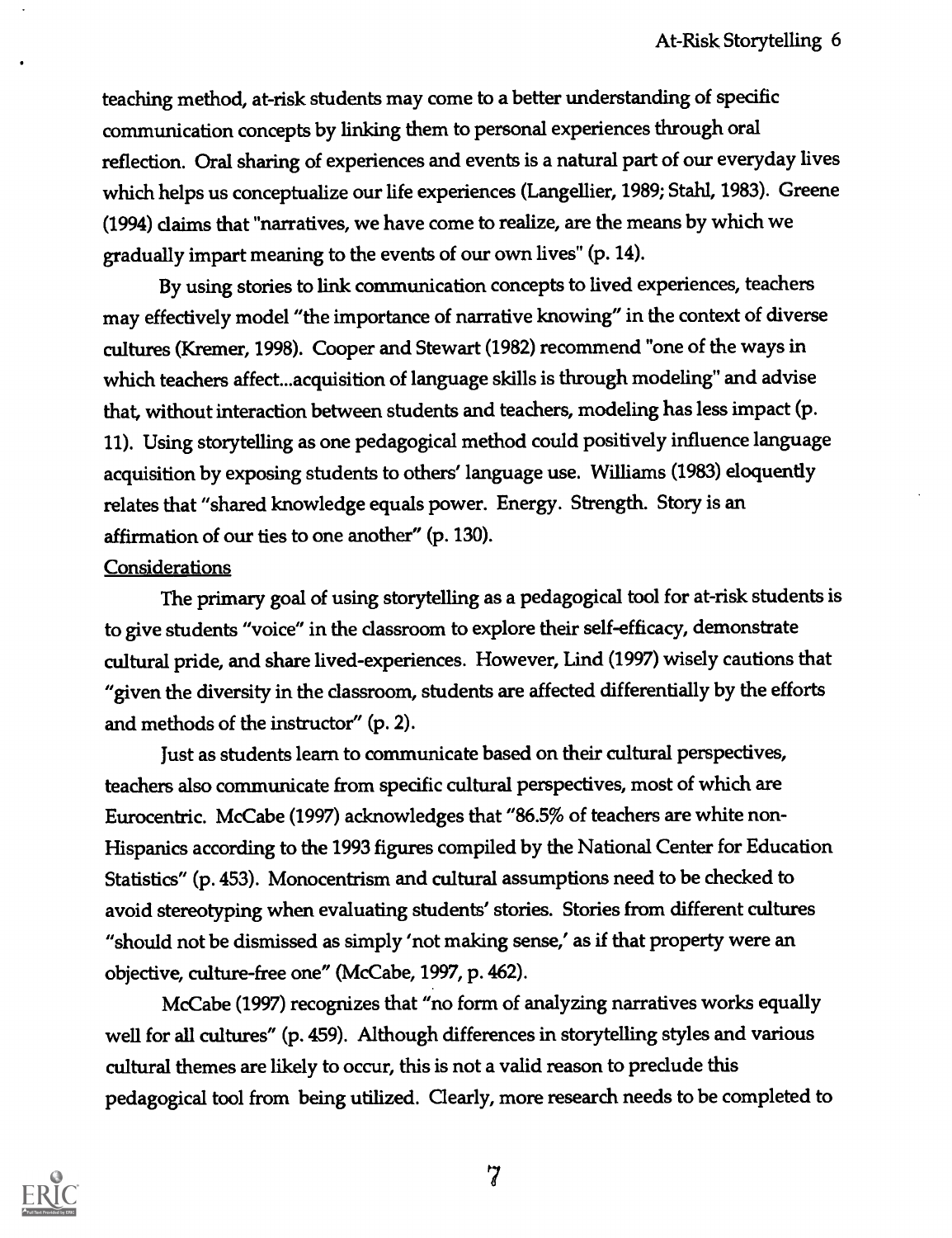illustrate how stories shared by students from diverse cultures can be more effectively evaluated.

"Unless teachers understand that there are diverse ways of communicating and inform students about such differences, barriers to cross-cultural communication among students may remain" (McCabe, 1997, p. 485). Discussing and researching with students about how stories are processed and articulated is more likely to enrich everyone's understanding of diverse cultural perspectives. Evidence reveals that storytelling traditions provide a means for understanding stories from cultures not one's own (McCabe, 1997).

#### **Conclusion**

Telling a story gives value and significance to events in a student's life (Brown, 1995). I propose that the use of storytelling in the classroom for at-risk students has the potential to give their lived experiences validity and efficacy, regardless of their cultural background. Educators interested in effectively teaching diverse student populations should no doubt appreciate occasions to explore multiple pedagogical options and learning opportunities for at-risk students. Student empowerment derives from feeling valued, in control of one's options, and a sense of inclusion. "Many people avoid discussion of cultural differences out of a sense that only attention to universals of human conditions is nonracist and a concern that talking about cultural groups smacks of oppression and stereotyping" (McCabe, 1997, p. 487). I submit that avoiding discussion of differences perpetuates stereotyping due to a lack of understanding. Appreciation for what makes each student, each teacher unique can only serve to cultivate an empowering learning environment.

Teachers who take the time to listen to and validate students' stories communicate positive attitudes toward listening skills and help to facilitate an environment in which each "voice" is respected. Through oral storytelling, students may feel empowered as participants rather than passive recipients of knowledge.

This potentially empowering instructional tool facilitates the creation of a "shared experience in the dassroom" (Hogg, 1995, p. 2) with peers and with the teacher. Discovery of self and others through stories might certainly prove beneficial for students, and instructors. Pagano (1991) believes that "selfhood begins in imagination, through processes of identification encouraged by the stories that we tell each other" (p. 266).

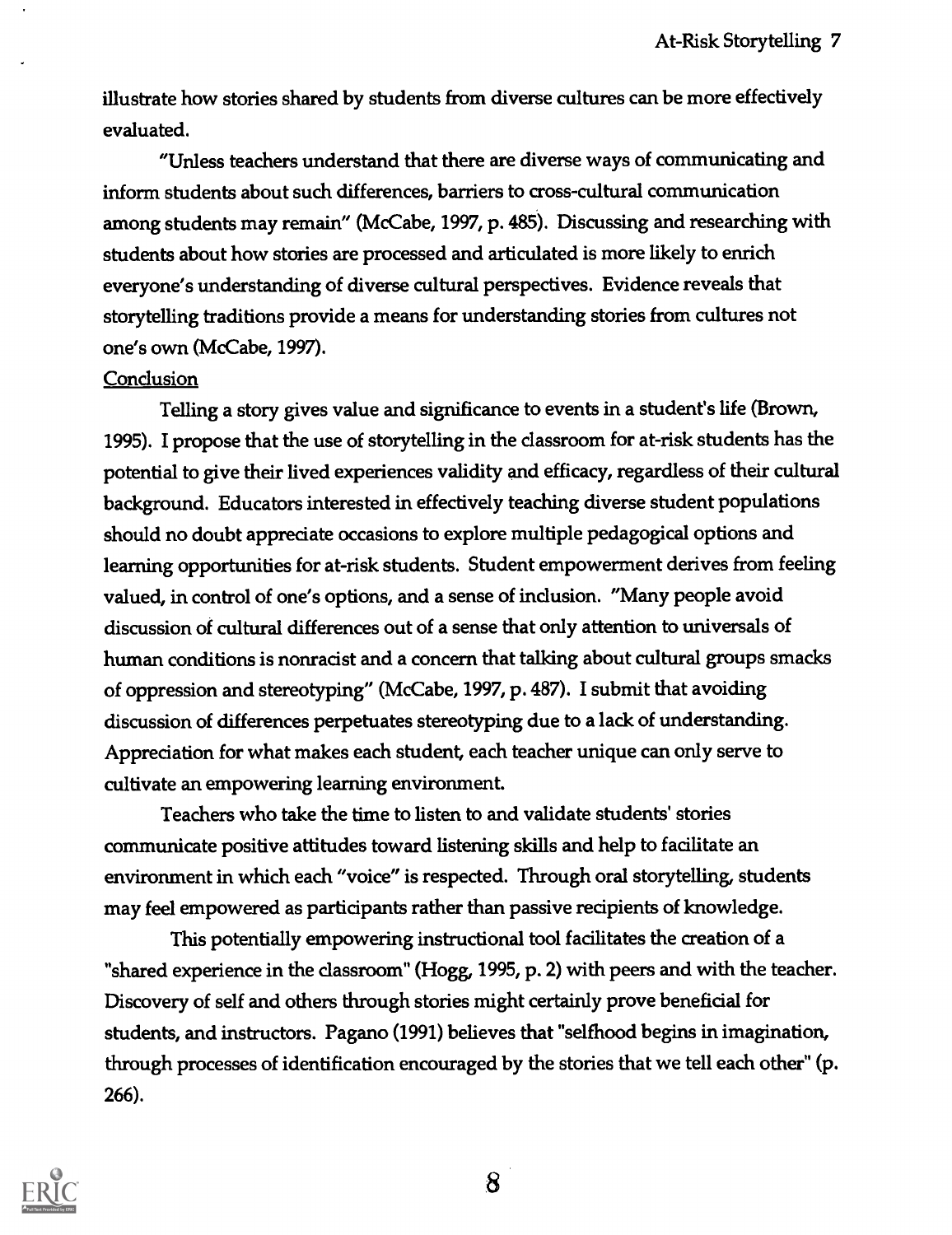Through the use of this pedagogy in the communication classroom, teachers may orient at-risk students to different ways of knowing, learning, and making sense of communication concepts. I do not suggest that storytelling should be considered a replacement for current teaching strategies for any communication course. Pagano (1991) suggests "students' stories and questions do not displace the curriculum or the texts; they become part of it, just as our own stories and questions are part of our teaching" (p. 266). By utilizing the benefits of this pedagogical strategy in communication classrooms, I believe educators could help expand students' creative and cognitive abilities. While taking the individual into consideration, educators using multiple teaching methods could validate unique as well as shared qualities. According to Pagano (1991), "Through storytelling we may find what is common to us as well as what distinguishes us" (p. 266).

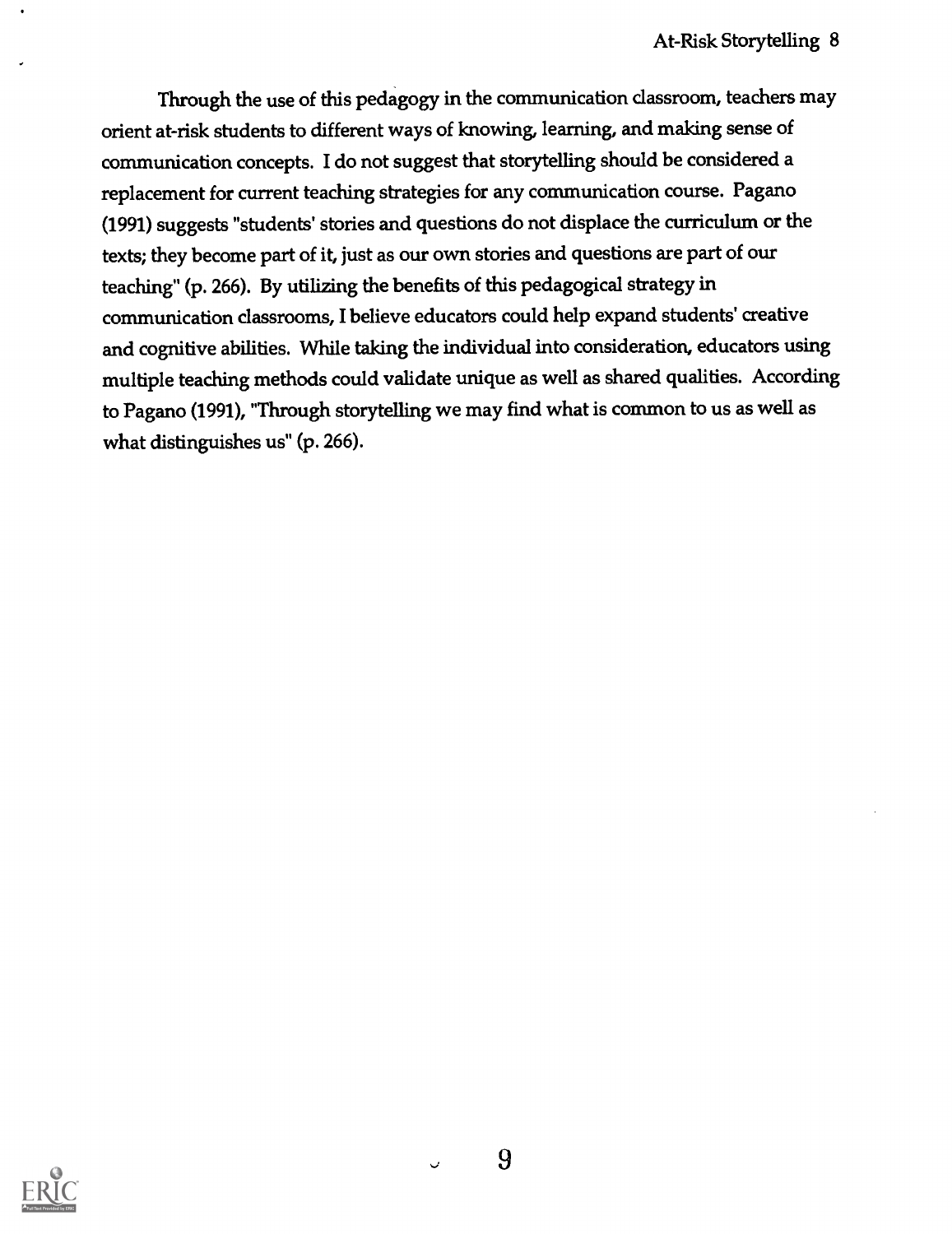### References

Brown, C. (1995, April). The light that kindles their eyes: Improving cultural awareness through storytelling. Paper presented at the Central States Communication Association Conference, Indianapolis, Indiana.

Brunson, D. and Vogt, J. (19%). Empowering our students and ourselves: A liberal democratic approach to the communication classroom. Communication Education, 45, 73-83.

Byham, B., Cox, J., & Shomo, K. (1992). Zapp! in education. New York: Fawcett Columbine.

Chen, M., & Goldring, E. (1994). Classroom diversity and teachers' perspectives of their workplace. The Urban Review, 26, 57-73.

Conquergood, D. (1993). Storied worlds and the work of teaching. Communication Education, 42, 337-348.

Cooper, P. (1995). Communication for the dassroom teacher. Fifth edition, Scottsdale, AZ: Gorsuch Scarisbrick.

Cooper, P. & Stewart, L. (1982). Language skills in the classroom. Washington, D.C.: National Education Association.

Dembo, M. (1994). Applying educational psychology. NY: Longman.

Dembo, M. (1991). Applying educational psychology in the dassroom. NY: Longman.

Elkins, M. (1996). To lecture or not to lecture: General semantics to the rescue. Journal of the Illinois Speech and Theatre Association, XLVII, 41-43.

Ellis, C. (1995). Narrative modes of teaching interpersonal and family communication. Short course presented at the Speech Communication Association Conference, San Antonio, Texas.

Englert, C. (1984). Measuring teacher effectiveness from the teacher's point of view. Focus on exceptional children, 17, 1-15.

Hogg, M. (1995, April). To huff and puff: There's more to storytelling than 'the three little pigs'! Paper presented at the Central States Communication Association Conference, Indianapolis, Indiana.

Johnson, J. (1991). Student voice: Motivating students through empowerment. Oregon School Study Council, 35, 3-28.

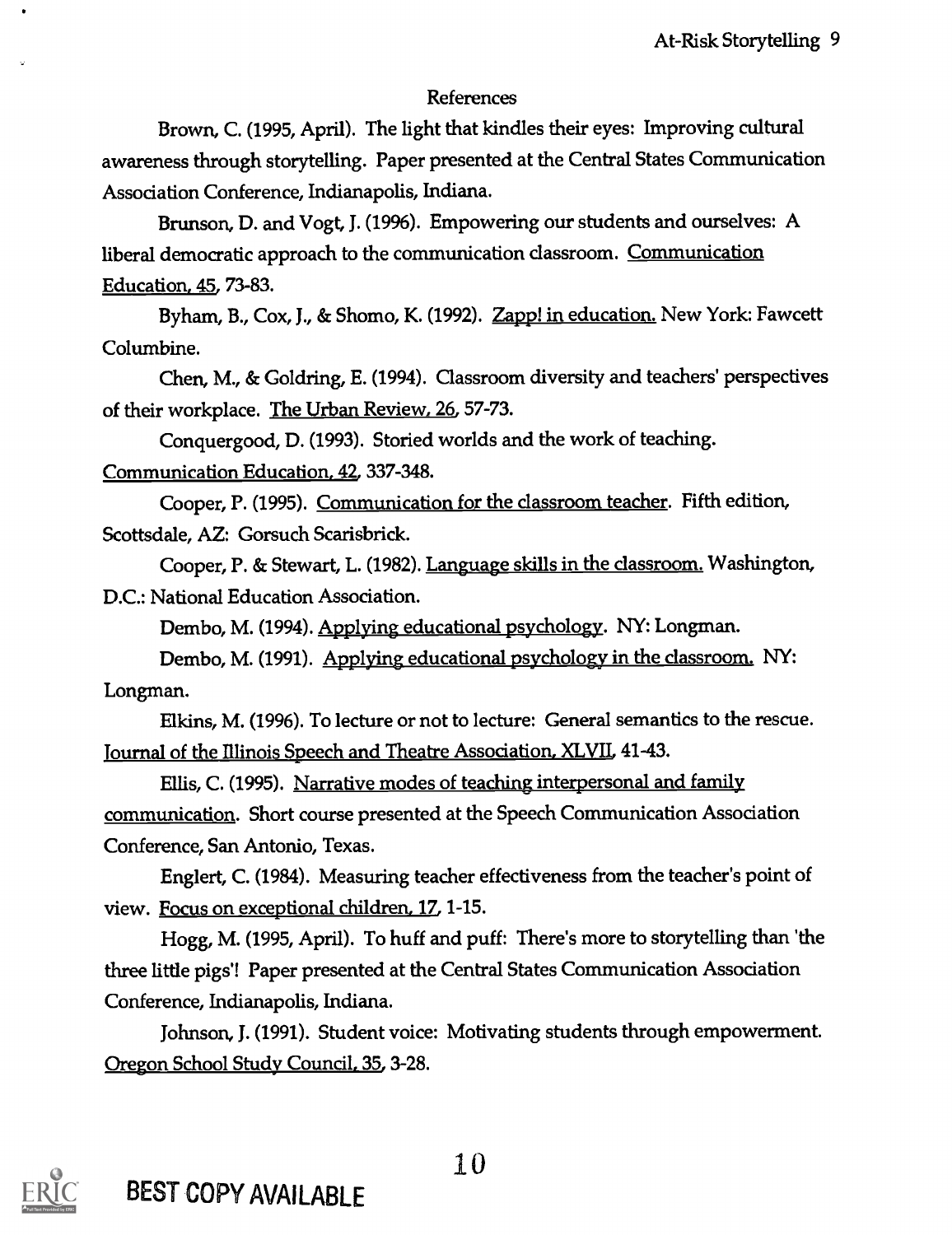Jonassen, D., & Grabowski, B. (1993). Handbook of individual differences, learning and instruction. Hillsdale, NJ: Lawrence Erlbaum Associates.

Kasworm, C. (1993). An alternative perspective on empowerment of adult undergraduates. Contemporary Education, 64, 162-165.

Kolb, D. (1984). Experiential learning: Experience as a source of learning and development. Englewood Cliffs, NJ: Prentice-Hall.

Kremer, J. (1998). Narrative explorations of culture, roots, and ancestry. ReVision v21, 2.

Langellier, K. (1989). Personal narratives: Perspectives on theory and research. Text and Performance Quarterly, 9, 243-276.

Lind, S. (1997). Acknowledging culture in the classroom: An exploration of the at-risk student. Paper presented at the annual meeting of the National Communication Association, Chicago, IL.

Miram, J., Swartz, R. & BarelI, J. (1988). Strategies to help teachers empower atrisk students. In B. Presseisen, (Ed.) At-risk students and thinking: Perspectives from research, (pp. 138-156). Washington, DC: NEA/RBS.

Pagano, J. (1991). Relating to one's students: Identity, morality, stories and questions. Journal of Moral Education, 20, 257-266.

Pelias, R. (1992). The voice and body as analytic tools. In Performance Studies: The Interpretation of Aesthetic Texts, (pp. 64-68). New York: St. Martin's Press.

Putnam, J. (1993). Cooperative learning and strategies for inclusion: Celebrating diversity in the classroom. Baltimore: Paul H. Brookes Publishing.

Robinson, H. (1994). The ethnography of empowerment: The transformative power of classroom interaction. Washington, DC: The Falmer Press.

Rubin, L. (1989). The thinking teacher: Cultivating pedagogical intelligence. Tournal of Teacher Education, 31-34.

Sapon-Shevin, M., & Schniedewind, N. (1991). Cooperative learning as empowering pedagogy. In C. Sleeter (Ed.), Empowerment through multicultural education, (pp. 159-317). New York: SUNY Press.

Satir, V. (1993). My declaration of self-esteem. In J. Canfield & M. V. Hansen (Eds.) Chicken soup for the soul, (pp. 75-76). Deerfield Beach, FL: Health Communications.



 $\frac{1}{2}$  .

 $\sim 10^{11}$  m  $^{-1}$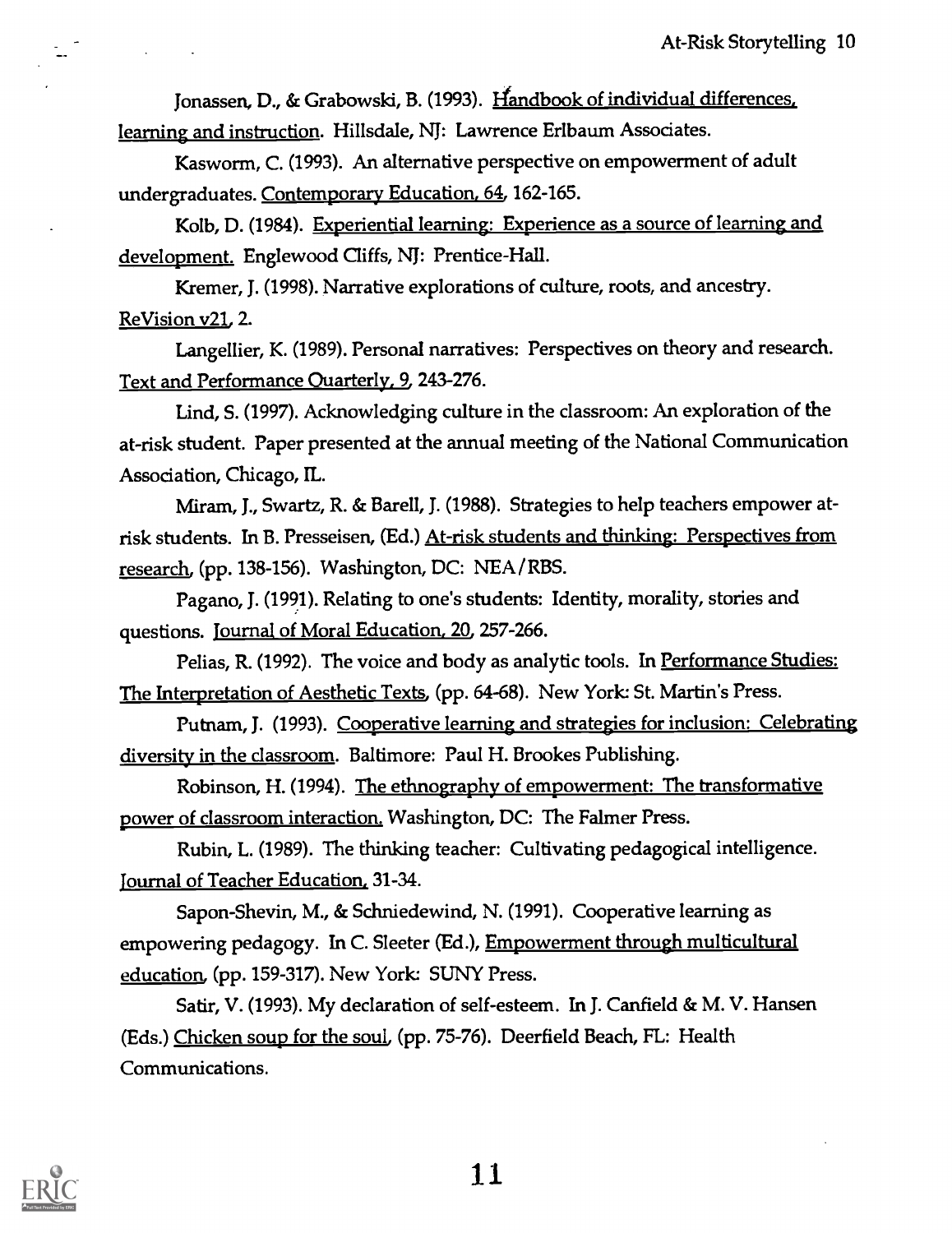Shor, I. (1986). Equality is excellence: Transforming teacher education and the learning process. Harvard Educational Review, 56, 406-426.

Spagnoli, C. (1995). Storytelling: A bridge to Korea. The Social Studies, v86, 221. Stahl, S. (1983). Personal experience stories. In R. Dorson, (Ed.), Handbook of American folklore. Bloomington: Indiana University Press. (pp. 268-276).

Williams, D. (1993). Cooperative learning and cultural diversity. In J. Putnam (Ed.)., Cooperative learning and strategies for inclusion. Baltimore: Brooks Publishing. (pp. 145-162).

Williams, T. (1983). Pieces of white shell. Albuquerque: University of New Mexico Press.

 $\vec{z}$ 

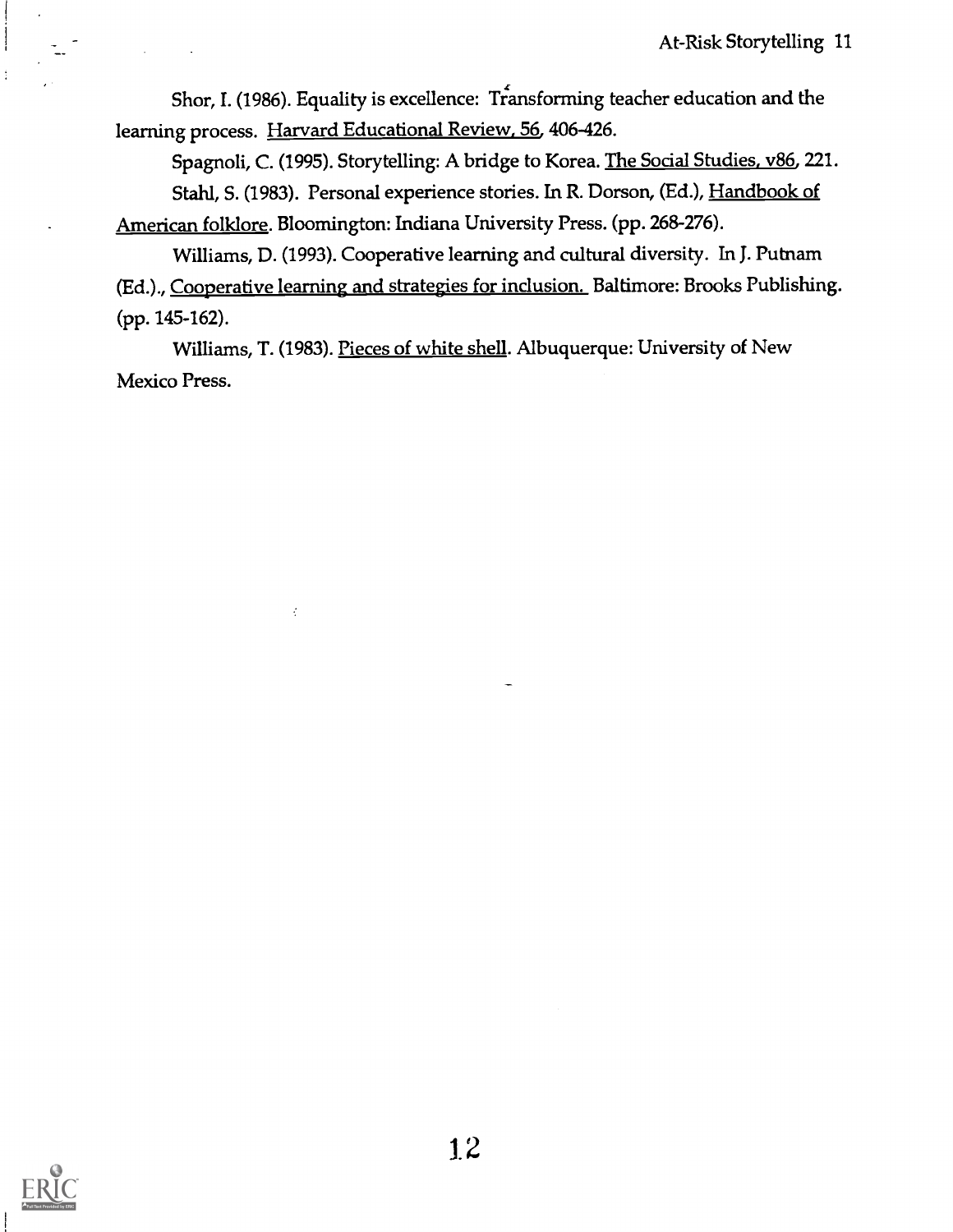U.S. Department of Education Office of Educational Research and Improvement (OERI) National Library of Education (NLE) Educational Resources Information Center (ERIC) Reproduction Release (Specific Document)

#### I. DOCUMENT IDENTIFICATION:

Title: Empowering At-Risk Students: Storytelling as a Pedagogical Tool Author(s): Nanci M. Burk Corporate Source: Publication Date: Paper presented at the National Communication Association annual meeting, November, 2000, Seattle, Washington

#### II. REPRODUCTION RELEASE:

In order to disseminate as widely as possible timely and significant materials of interest to the educational community, documents announced in the monthly abstract journal of the ERIC system, Resources in Education (RIE), are usually made available to users in microfiche, reproduced paper copy, and electronic media, and sold through the ERIC Document Reproduction Service (EDRS). Credit is given to the source of each document, and, if reproduction release is granted, one of the following notices is affixed to the document.

If permission is granted to reproduce and disseminate the identified document, please CHECK ONE of the following three options and sign in the indicated space following.

The sample sticker shown below will be affixed to

all Level 1 documents

The sample sticker shown below will be affixed to all Level 2A documents

The sample sticker shown below will be affixed to all Level 2B documents

Level 1

Level 2A

Level 2B

 $\sqrt{\text{Check}}$  here for Level 1 release, permitting reproduction and dissemination in microfiche or other ERIC archival media (e.g. electronic) and paper copy.